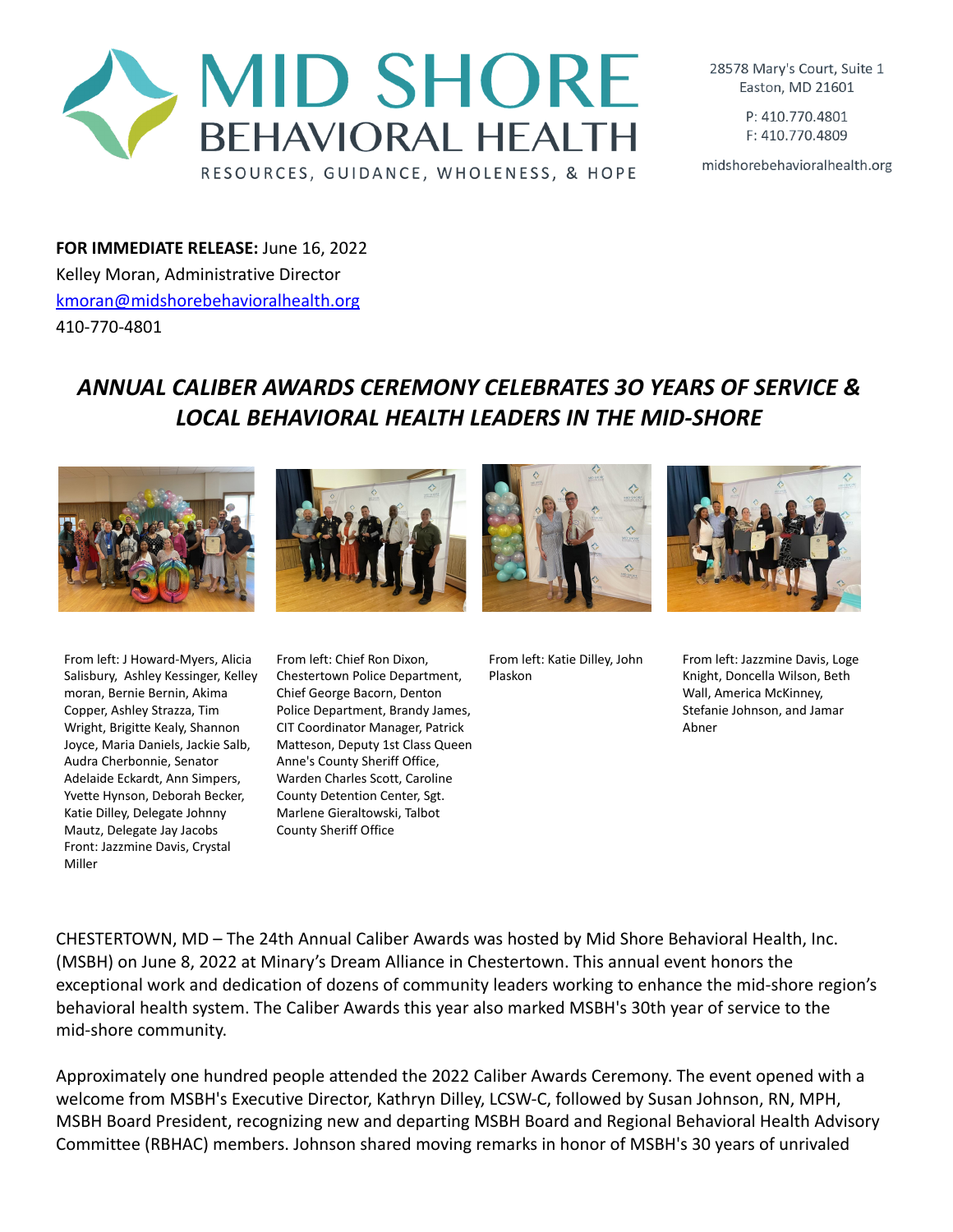service to the mid-shore. Following opening remarks, 33 local leaders were honored for their unwavering commitment to enhancing behavioral health services for the community's benefit.

First to be honored was Crystal Miller, Rehabilitation Specialist with Wraparound Services, with the *Child and Adolescent Award*. The *Forensic Mental Health Award was presented to* Senior Agent Evonne Pinder with Caroline County Department of Public Safety, Division of Parole and Probation. The *Roundtable on Homelessness Award* was given to Cindi Boone, Housing Program Administrator for Queen Anne's County. The late Lynn Keckler, M.Ed., former Executive Director of His Hope Ministries, received an additional *Roundtable on Homelessness Award* posthumously. The award was accepted by her daughter, Liz Keckler. The *Aging with Behavioral Health Award* was then presented to Marci Stinson of Talbot County Health Department Senior Services.

Among the recipients for the *Special Recognition: Unsung Heroes* category were St. Mary's Health Department Suicide Prevention & Outreach Program Care Coordinator, Victoria Poss and Talbot County Public Schools Director of Bands, Donna Ewing. For All Seasons, Inc. Lead Interpreter, Alberto Ardaya received a *Special Recognition Award* for his advocacy work with the LatinX population. Other *Unsung Hero* honorees included small business owner, Diane Flagler, of La De Da; Truancy Reduction Program Manager, Tammie Leonard; Minary's Dream Alliance & Club FEAR Program Director, Paul L.A. Tue; and Director of Dorchester Community Partnership for Children & Families, Nancy Shockley.

Additional *Special Recognition Awards* honored Omeaka Jackson, LCPC-S, Founder and Director of Harvesting Hope Youth & Family Wellness, Inc.; Abby Tyner, LCSW-C and Kellieann Jones, LCSW-C, owners of Striving for Wellness Together, LLC; and Grace Wright, LMSW, counselor with Eastern Shore Psychological Services for their work bettering the mid-shore region's behavioral health and wellbeing. Caroline County Sheriff Randy Bounds was recognized for his early support of Crisis Intervention Training for all officers and the Caroline County Safe Station, alongside Captain James Henning whose collaboration with MSBH and other partners was critical in getting the Caroline Safe Station up and running.

Several law enforcement professionals received recognition at the 24<sup>th</sup> Annual Caliber Awards. Brandy James, of Affiliated Santé Group, honored the work of Warden Charles Scott, Chief George Bacorn, Chief Ron Dixon, Major Christopher Amoia, Major Dwayne Boardman, Sheriff Joe Gamble, and Major Scott Mergenthaler for their participation in region's Crisis Intervention Training (CIT). CIT is a unique training program that teaches officers how to respond to mental health emergency calls in the most effective way possible.

Doncella Wilson, founder of Minary's Dream Alliance, Inc, received an *Achieving Excellence through Effective Programming Award* for enhancing the lives of children and families through the Adolescent Clubhouse model. Lauren Weber, Vice President of Philanthropy & Education at For All Seasons, Inc., also received an *Effective Programming Award.* Valerie Albee, founder and president of Mariah's Mission, received the *Achieving Excellence through Consumer Empowerment Award* for her dedicated work providing resources to those overcoming substance use disorders. The *Achieving Excellence through Interagency and Community Collaboration Award* was presented to Marco Belperio, PRP Professional with Eastern Shore Psychological Services; and Staci Cook, Cecil County Local Care Team Coordinator. Angel Perez, Executive Director with Caroline Pride, earned the *Mary Beth Brennaman Award* for his work fostering a more welcoming and accepting community.